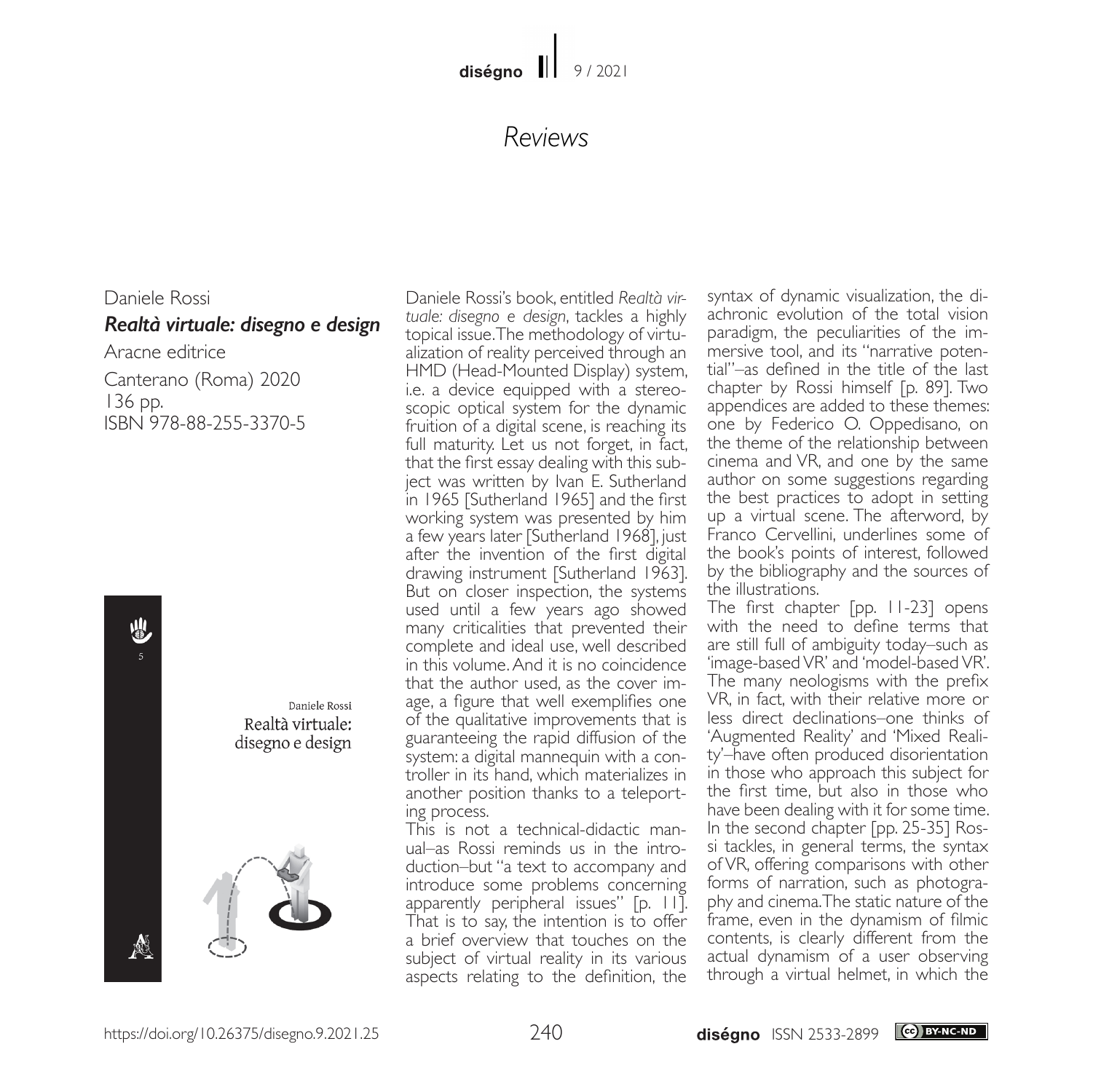movement of the head leads him to a totalizing perceptive experience. In the end, the author wonders whether this new mode of observation might not be a prelude to a new grammar, which would also lead to an innovation in cinema-going.

The third chapter [pp. 37-65] outlines a synthetic evolution of 360° vision since its origin at the end of the 18th century. Robert Barker's patent of 1787 opened the evolution of the "*nature à coup d'œil*" [Barker 1796] as the so-called panorama was defined (a term actually used only later) by Barker himself, proposing a completely new architectural typology that allowed to capture the totality of a figure painted on a circular surface. A number of significant examples of panoramic rotundas are exhibited, up to the point of describing the transition from the static image–painted on canvas–to cinematographic projection, using a system of synchronized projectors–such as the one used by Raoul Grimoin-Sanson at the *Universal Exhibition* in Paris in 1900, known as *Cineorama*. In this case the mechanism will have an evident sequel in the *Cinerama*–even nominally similar to the previous one–which will modify the cinemas to exhibit this new figurative modality: the techniques of shooting using several cameras at the same time, evidently corresponded to several cinema projectors to show the film sequence on a development of about 150° of angle. To this is added the description of more or less evolved visors: from *View-Master*, to Morton Heilig's *Sensorama*, to Ivan Sutherland's *Sword of Damocles*, which anticipate the VR systems *stricto sensu* that we are talking about today. In addition to the text, we would like to point out the two experiences, not mentioned in the book, of 'Imax cinemas', with wrap-around theatres whose double-curved screen can be observed with special stereoscopic viewers, and of '3D cinemas', which had their effective large-scale baptism in 2009 with the screening of the film *Avatar* directed by James Cameron. As an indication, we also suggest the coincidence between the anonymity of the nineteenth-century rotundas–which cannot be traced back to relevant designers–and the aforementioned three-dimensional fruition halls, which were also designed and built by technical experts who cannot be identified with well-known architects, therefore devoid of authorship; in the possible long list of machines for dilated vision, we point out only two particular cases with an author's signature: Le Corbusier's *Esprit Nouveau pavilion*–with its two static dioramas with an urban content–and Walter Gropius's *Total Theatre*, whose design included precisely a plurality of screens and projectors that would envelop seated spectators [Sdegno 2019, pp. 107, 108].

The fourth chapter [pp. 67-87] discusses the perceptual characteristics of a virtual reality user, starting from the concept of "dynamic interactive perspective" formulated by Riccardo Migliari [Migliari 2008]. Rossi deals with terms such as motion perception, wayfinding, teleport, immersion, until he proposes a taxonomic list of virtual navigation systems, in order to identify similarities and differences between them and, even better, their advantages and criticalities. In addition, the author has carried out experiments with the University of Camerino group for the exploratory 3D simulation of the Basili- ca of Loreto, which has allowed a direct comparison with the technologies described and the practical verification of the reliability of these systems.

The last chapter by the author [pp.

89-101] is dedicated to the theme of narration. Daniele Rossi, in this case, questions what kind of narrative can be developed in a virtual scene, recalling that "storytelling needs to be rethought, as immersive VR experiences have greatly expanded the narrative potential" [p. 91]. Direct associations can be made with the world of video-gaming or with cinematography, even if it is indisputable that–as far as the latter comparison is concerned–a substantial aspect of storytelling is missing: within a virtual reality system, in fact, what could be defined as a real 'tyranny of space over time' is exercised, since the synchronic aspect predominates over the diachronic one, which is in fact–at present–completely absent. Let us remember, in fact, that although we move within an environment, time is frozen and we find ourselves perpetually in an 'eternal present', in which the flow of temporality is denied. Promising significant changes between time intervals, therefore, is perhaps one of the main challenges posed to developers of immersive environments. Let us recall, however, that it is precisely the mutual correlation between space and time that has allowed cinema to establish itself widely and to keep alive the interest of the same content for entire generations, while the characteristic of video-gaming–but also of any game [Baricco 2018]–lies in its recursiveness, in achieving an immediate goal and not condensing in the individual's memory a story so significant as to constitute an experience based on memory.

In Oppedisano's appendix some con- cepts already expressed by the author are taken up and further developed, especially regarding the relationship between VR and cinematography and the topic addressed in the last chapter, that is the narrative aspect of the system.